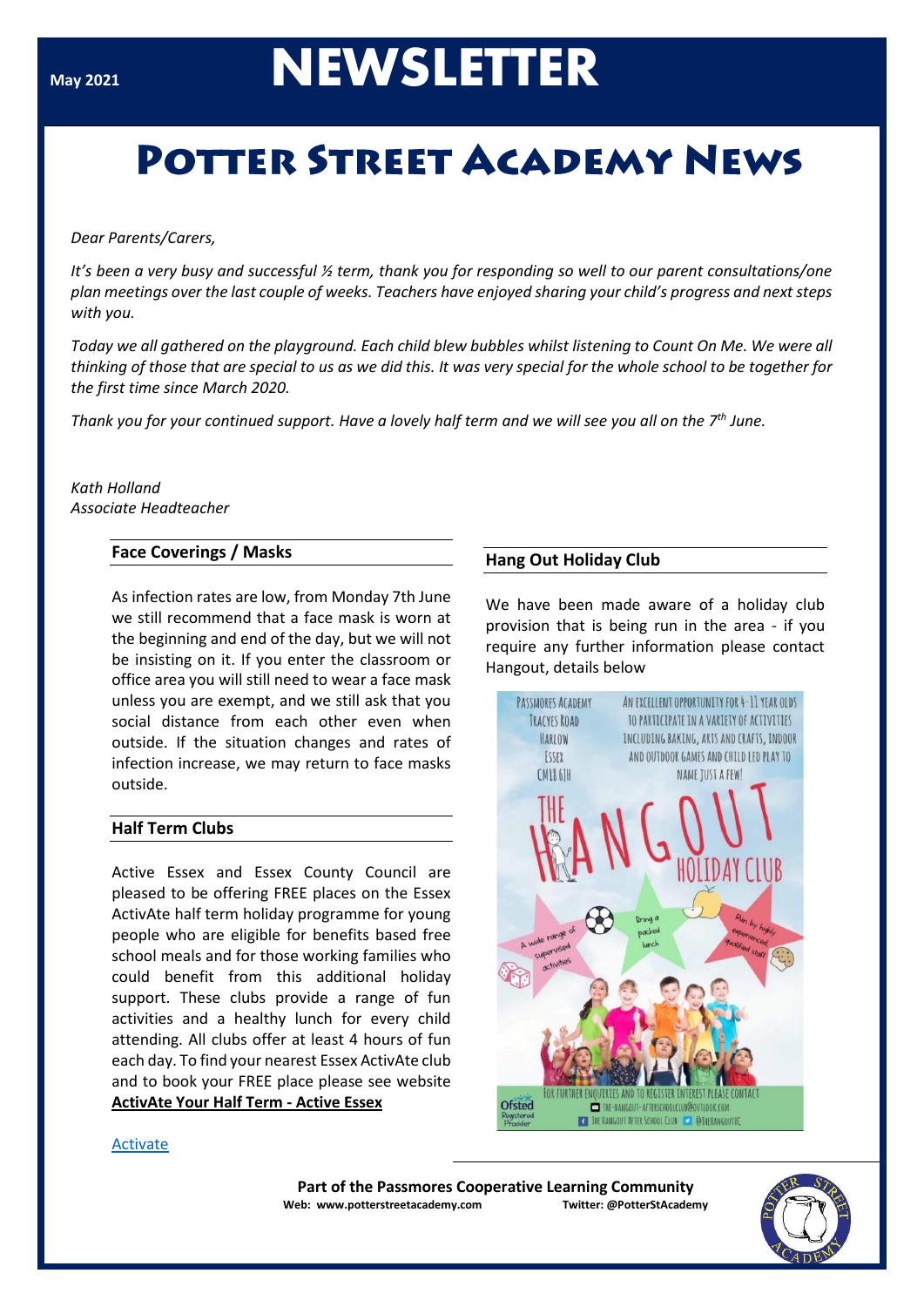#### **Healthy Living Week**

Year 6 were visited by Mind West Essex to run a workshop on transition to secondary school



Year 3 enjoyed tasting different fruits and vegetables





#### **Sports for Champions**



Potter Street Academy has been Sports For lucky enough to secure a GB athlete Champions® visit on 22<sup>nd</sup> June 2021. Children will

be taking part in a sponsored fitness circuit with an elite athlete, Montell Douglas.

We would very much appreciate your support in raising money for sporting equipment for the school. Please could all the forms and money be returned to the school in a labelled envelope by 7 th June 2021.

If your child raises:-

- £5-£14.99 they will receive a signed postcard photo
- £15-£34.99 they will receive a signed poster
- £35 or more they will receive an autographed photo with the athlete
- Everyone will receive a sticker for taking part

A sponsorship form and parent letter has already been sent home with your children (if you need a copy of this please let the school office know).

#### **All children will need their PE kit in school.**

Thank you for your support, if you need any further information please do not hesitate to contact us.

#### **Y6 Residential Trip – June 2022**

Parents of current Y5 – The Department of Education gave permission for schools to resume UK based residential visits on 19<sup>th</sup> May 2021. We have therefore organised a residential visit to a Kingswood Centre in West Runton, Norfolk from Sunday 19<sup>th</sup> June to Wednesday 22<sup>nd</sup> June 2022. If you would like your child to attend an initial non-refundable deposit of £30.00 is required by **Friday 4th June 2021 –** payments can be made via our online system.



An email and a hard copy letter has been sent to all parents with further details.